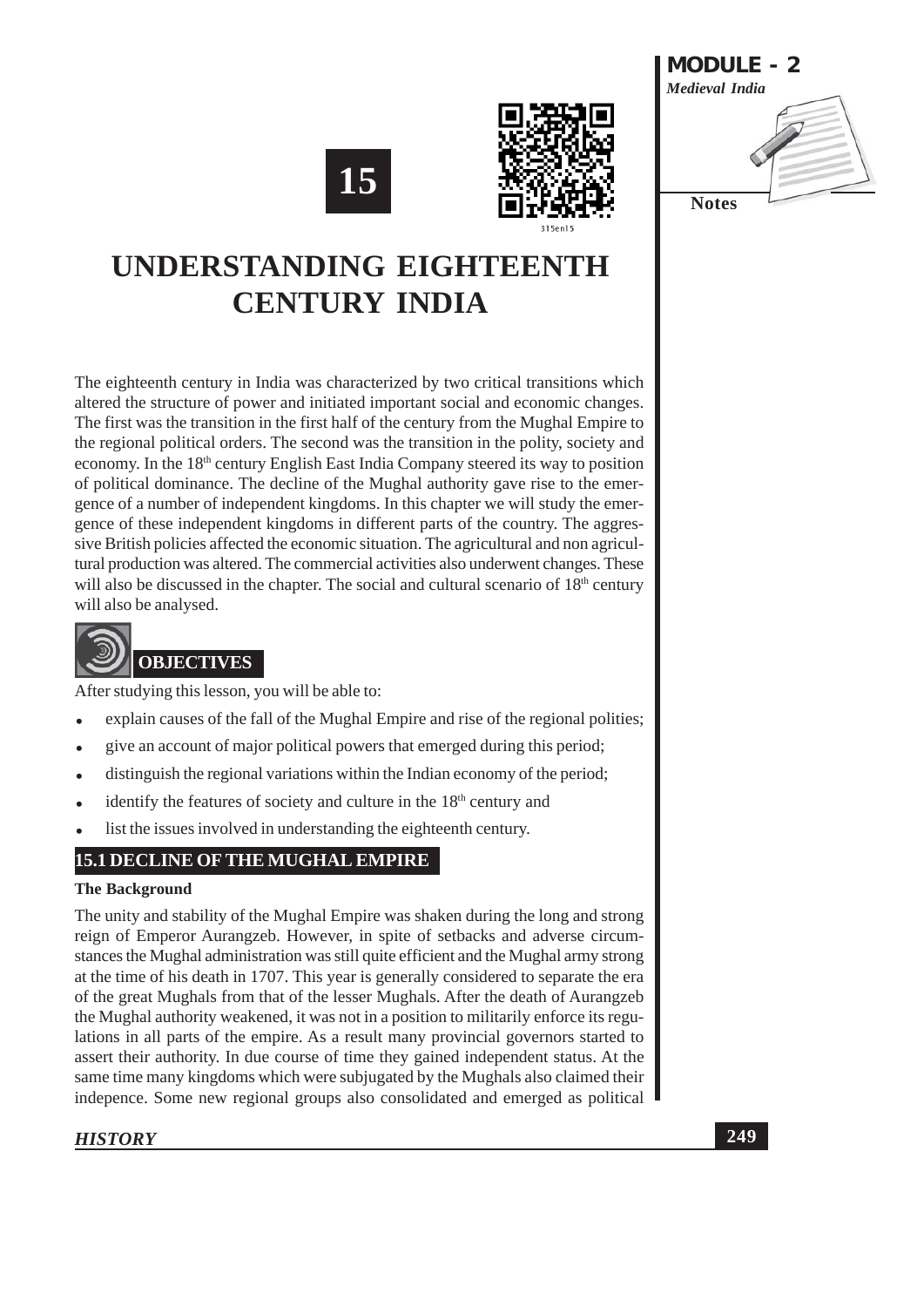

power with all these developments, the period between 1707 and 1761 (third battle of Panipat, where Ahmed Shah Abdali defeated the Maratha chiefs) witnessed resurgence of regional identity that buttressed both political and economic decentralization. At the same time, intraregional as well as interregional trade in local raw materials, artifacts, and grains created strong ties of economic interdependence, irrespective of political and military relations.

#### Passing of the Mughal Empire

In 1707, when Aurangzeb died, serious threats from the peripheries had begun to accentuate the problems at the core of the empire. The new emperor, Bahadur Shah I (or Shah Alam; ruled 1707-12), followed a policy of compromise, pardoning all nobles who had supported his rivals. He granted them appropriate territories and postings. He never abolished jizya, but the effort to collect the tax were not effective. In the beginning he tried to gain greater control over the Rajput states of the rajas of Amber (later Jaipur) and Jodhpur. When his attempt met with firm resistance he realized the necessity of a settlement with them. However, the settlement did not restore them to fully committed warriors for the Mughal cause. The emperor's policy toward the Marathas was also that of half-hearted conciliation. They continued to fight among themselves as well as against the Mughals in the Deccan. Bahadur Shah was, however, successful in conciliating Chatrasal, the Bundela chief, and Churaman, the Jat chief; the latter also joined him in the campaign against the Sikhs.

Jahandar Shah (ruled 1712–13) was a weak and ineffective ruler. His wazir Zulfiqar Khan assumed the executive direction of the empire with unprecedented powers. Zulfigar believed that it was necessary to establish friendly relations with the Rajputs and the Marathas and to conciliate the Hindu chieftains in general in order to save the empire. He reversed the policies of Aurangzeb. The hated jizya was abolished. He continued the old policy of suppression against the Sikhs. His goal was to reconcile all those who were willing to share power within the Mughal institutional framework. Zulfiqar Khan made several attempts at reforming the economic system.

He failed in his efforts to enhance the revenue collection of the state. When Farrukh Siyar, son of the slain prince Azimush-Shan, challenged Jahandar Shah and Zulfiqar Khan with a large army and funds from Bihar and Bengal, the rulers found their coffers depleted. In desperation, they looted their own palaces, even ripping gold and silver from the walls and ceilings, in order to finance an adequate army. Farrukh Siyar (ruled 1713–19) owed his victory and accession to the Sayyid brothers, Abdullah Khan and Husain Ali Khan Baraha. The Sayyids thus earned the offices of wazir and chief bakhshi and acquired control over the affairs of state. They promoted the policies initiated earlier by Zulfiqar Khan. Jizya and other similar taxes were immediately abolished. The brothers finally suppressed the Sikh revolt and tried to conciliate the Rajputs, the Marathas, and the Jats. However, this policy was hampered by divisiveness between the *wazir* and the emperor, as the groups tended to ally themselves with one or the other. The Jats once again started plundering the royal highway between Agra and Delhi. Farrukh Siyar deputed Raja Jai Singh to lead a punitive campaign against them but *wazir* negotiated a settlement over the raja's head. As a result, throughout northern India *zamindars* either revolted violently or simply refused to pay assessed revenues. On the other hand, Farrukh Siyar compounded difficulties in the Deccan by sending letters to some Maratha chiefs urging them to oppose the forces of the Deccan governor, who happened to be the deputy and an associate of Sayyid Husain Ali Khan. Finally, in 1719, the Sayyid brothers brought Ajit Singh of Jodhpur and a Maratha force to Delhi to depose the emperor.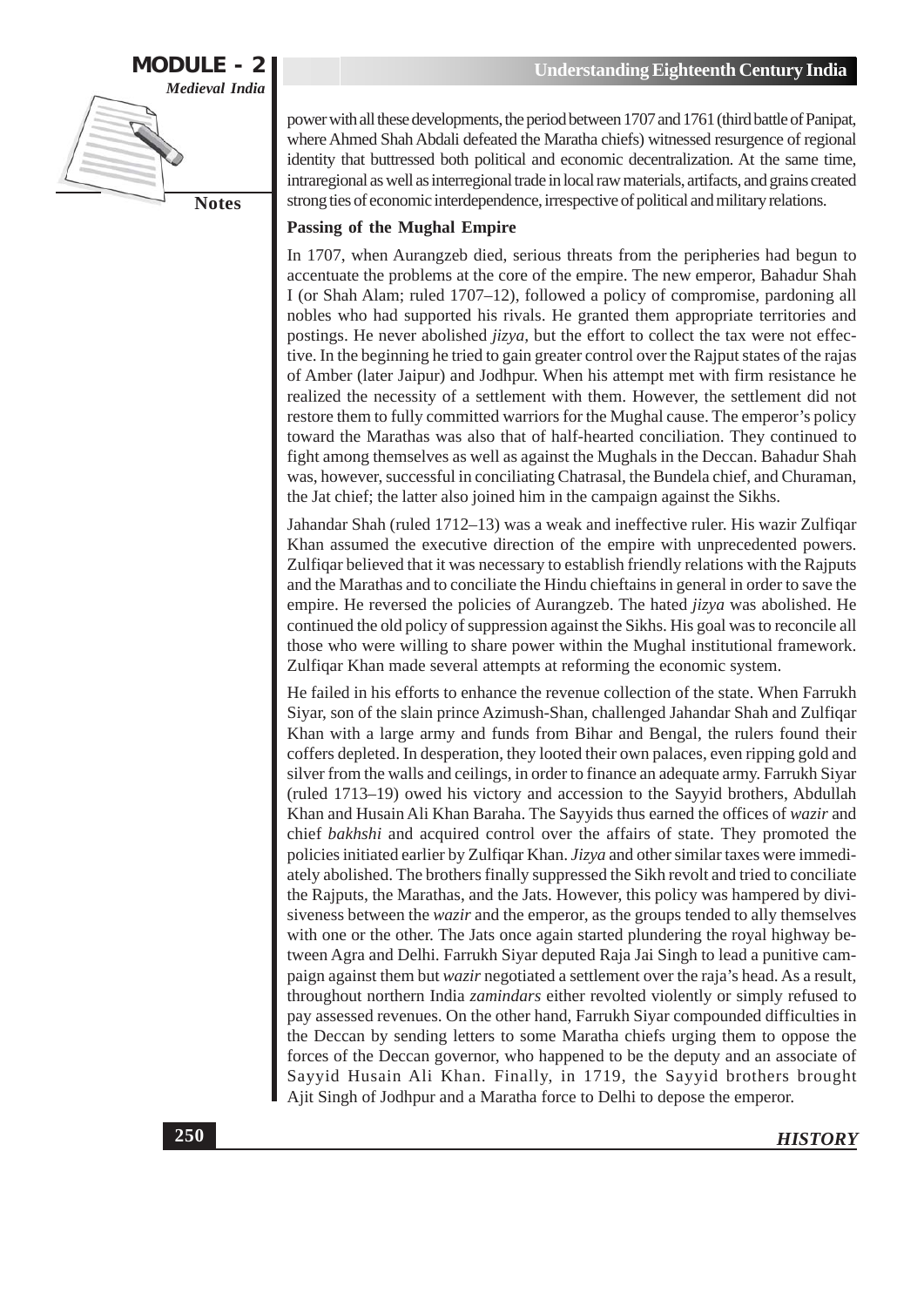The murder of Farrukh Siyar created a wave of revulsion against the Sayyids among the various factions of nobility, who were also jealous of their growing power. Many of these, in particular the old nobles of Aurangzeb's time, resented the *wazir's* encouragement of revenue farming, which in their view was mere shop keeping and violated the age- old Mughal notion of statecraft. In Farrukh Siyar's place the brothers raised to the throne three young princes in quick succession within eight months in 1719. Two of these, Rafi- ud- Darajat and Rafi- ud- Dawlah (Shah Jahan II), died of consumption. The third, who assumed the title of Muhammad Shah, exhibited sufficient vigour to set about freeing himself from the brothers' control.

A powerful group under the leadership of the Nizam-ul-Mulk, Chin Qilich Khan, and his father's cousin Muhammad Amin Khan, the two eminent nobles emerged finally to dislodge the Sayyid brothers (1720). By the time Muhammad Shah (ruled 1719–48) came to power, the nature of the relationship between the emperor and the nobility had almost completely changed. Individual interests of the nobles had come to guide the course of politics and state activities. In 1720 Muhammad Amin Khan replaced Sayyid Abdullah Khan as wazir; after Amin Khan's death (January 1720), the office was occupied by the Nizam-ul-Mulk for a brief period until Amin Khan's son Qamar-ud-Din Khan assumed the title in July 1724 by a claim of hereditary right. The nobles themselves virtually dictated these appointments. By this time the nobles had assumed lot of powers. They used to get *farmans* issued in the name of emperor in their favours. The position of emperor was preserved as a symbol only without real powers. The real powers seated with important groups of nobles. The nobles in control of the central offices maintained an all-empire outlook, even if they were more concerned with the stability of the regions where they had their *jagirs. Farmans* (mandates granting certain rights or special privileges) to governors, *faujdar*, and other local officials were sent, in conformity with tradition, in the name of the emperor. Individual failings of Aurangzeb's successors also contributed to the decline of royal authority. Jahandar Shah lacked dignity and decency; Farrukh Siyar was fickle-minded; Muhammad Shah was frivulous and fond of ease and luxury. Opinions of the emperor's favourities weighed in the appointments, promotions, and dismissals even in the provinces.

# **15.2 THE RISE OF REGIONAL POLITIES AND STATES**

The states that arose in India during the phase of Mughal decline and the following century (roughly 1700 to 1850) varied greatly in terms of resources, longevity, and essential character. Some of them- such as Hyderabad in the south, was located in an area that had harboured regional state in the immediate pre-Mughal period and thus had an older local or regional tradition of state formation. Others were states that had a more original character and derived from very specific processes that had taken place in the course of the late sixteenth and seventeenth centuries. In particular, many of the post-Mughal states were based on ethnic or sectarian groupings- the Marathas, the Jats, and the Sikhs. In due course, the enrichment of the regions emboldened local land and power-holders to take up arms against external authority. However, mutual rivalry and conflicts prevented these rebels from consolidating their interests into an effective challenge to the empire. They relied on support from kinsfolk, peasants, and smaller *zamindars* of their own castes. Each local group wanted to maximize its share of the prosperity at the expense of the others. The necessity of emphasizing imperial symbols was inherent in the kind of power politics that emerged. Each of the contenders in the regions, in proportion to his strength, looked for and seized opportunities to establish his dominance over the others in the neighbourhood. They all needed

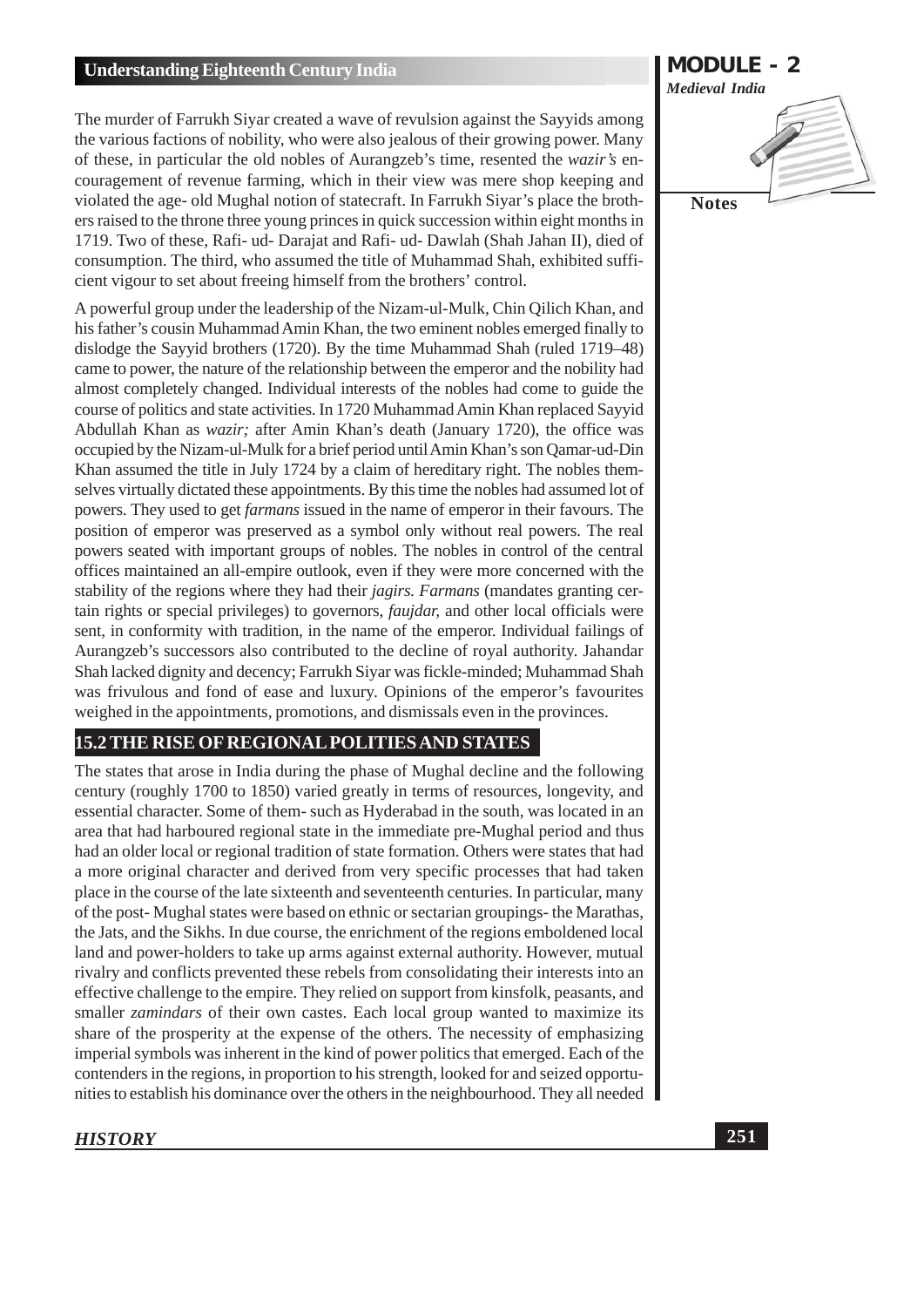

a kind of legitimacy, which was so conveniently available in the long-accepted authority of the Mughal emperor. They had no fear in collectively accepting the symbolic hegemony of the Mughal centre, which had come to co-exist with their ambitions. The gradual weakening of the central authority set in motion new types of provincial kingdoms. Nobles with ability and strength sought to build a regional base for themselves. The *wazir* Chin Qilich Khan himself, showed the path. Having failed to reform the administration, he relinquished his office in 1723 and in October 1724 marched south to establish the state of Hyderabad in the Deccan. The Mughal court's chief concern at this stage was to ensure the flow of the necessary revenue from the provinces and the maintenance of at least the semblance of imperial unity. Seizing upon the disintegration of the empire, the Marathas now began their northward expansion and overran Malwa, Gujarat, and Bundelkhand. Then, in 1738-39, Nadir Shah, who had established himself as the ruler of Iran, invaded India.



# **INTEXT QUESTIONS 15.1**

- Who succeeded Aurangzeb in 1707? What kind of policy did he follow? 1.
- 2. Who were popularly known as 'Sayyed brothers?' Mention a few of their achievements.
- $\overline{3}$ . By whom was the state of Hyderabad founded? What position did he hold under the Mughals?
- $\overline{4}$ . Give two reasons for the rise of the powers of nobles after the death of Aurangzeb.
- 5. The ruler of which country invaded India in 1738?

#### **15.3 THE MARATHA POWER**

There is no doubt that the single most important power that emerged in the long twilight of the Mughal dynasty was the Marathas. The most important Maratha warrior clan was of the Bhonsles, Sivaji Bhonsle, emerged as the most powerful figure in the southern politics.

The good fortune of Sivaji did not fall to his sons and successors, Sambhaji, and his younger brother, Rajaran. For a time it appeared that Maratha power was on the decline. But a recovery was effected in the early eighteenth century, in somewhat changed circumstances. A particularly important phase in this respect is the reign of Sahu, who succeeded Rajaram in 1708. Sahu's reign, lasted for four decades upto 1749. It was marked by the ascendancy of a lineage of Chitpavan Brahman ministers, who virtually came to control central authority in the Maratha state. The Bhonsles were reduced to figureheads. Holding the title of peshwa (chief minister), the first truly prominent figure of this line is Balaji Visvanath, who had helped Sahu in his rise to power. Visvanath and his successor, Baji Rao I (peshwa between 1720 and 1740), managed to bureaucratise the Maratha state to a far greater extent than had been the case under the early Bhonsles. They systematized the practice of tribute gathering from Mughal territories, under the heads of sardeshmukhi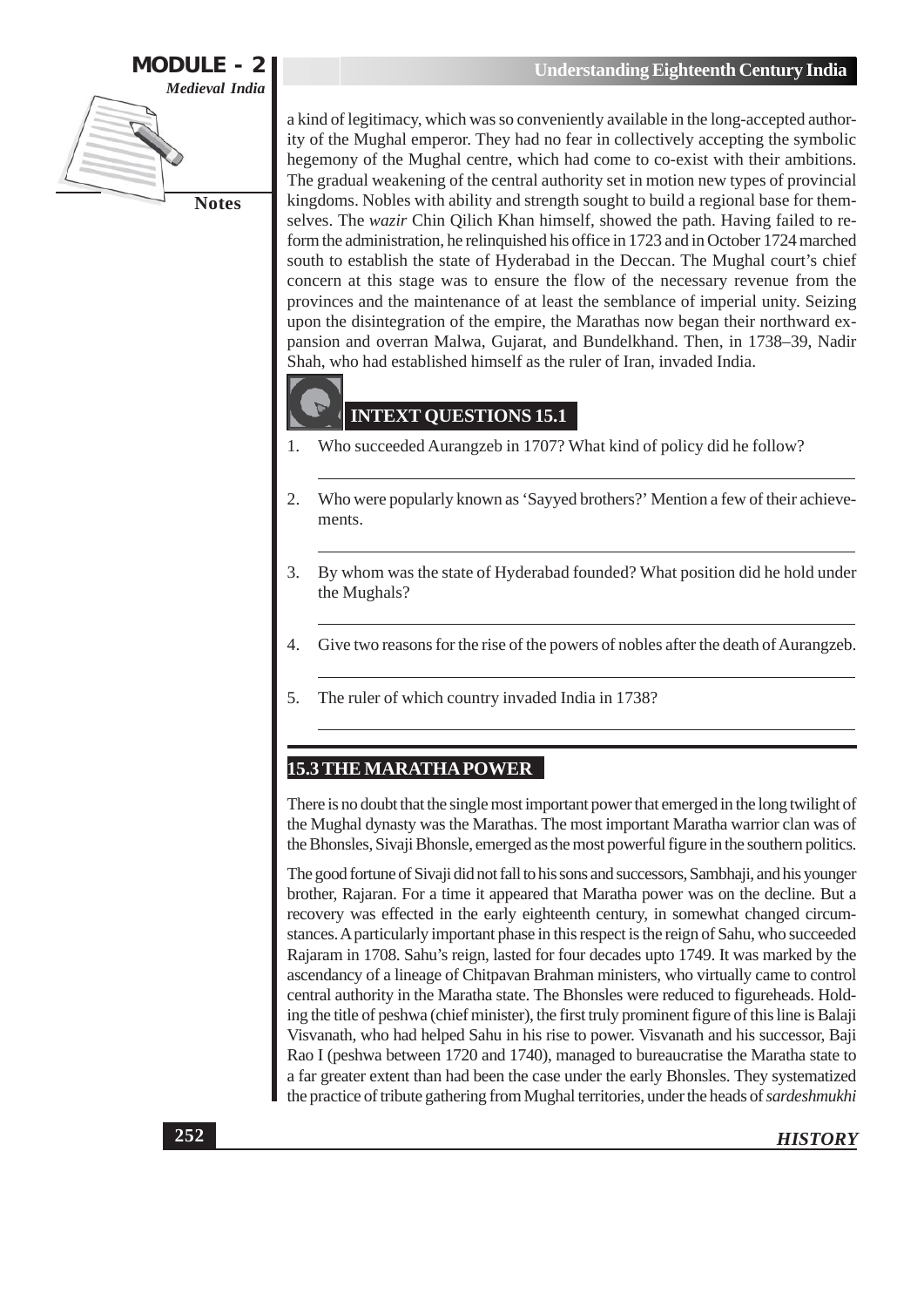and *chauth* (the two terms corresponding to the proportion of tribute collected). They seem to have consolidated methods of assessment and collection of land revenue and other taxes, on the lines of the Mughals. Much of the revenue terminology used in the documents of the peshwa and his subordinates derives from Persian. This suggests a greater continuity between Mughal and Maratha revenue practices.

#### The Maratha Confederacy

By the close of Sahu's reign, a few powerful Maratha Kingdoms were in complete control of their territories. This period saw the development of sophisticated networks of trade, banking, and finance in the territories under their control. The banking houses based at Pune, had their branches in Gujarat, Ganges Valley, and the south. Attention was also paid to the Maritime affairs. Bala ji Visvanath took some care to cultivate the Angria clan, which controlled a fleet of vessels based in Kolaba and other centres of the west coast. These ships posed a threat not only to the new English settlement



Map 15.1 The Maratha Confederacy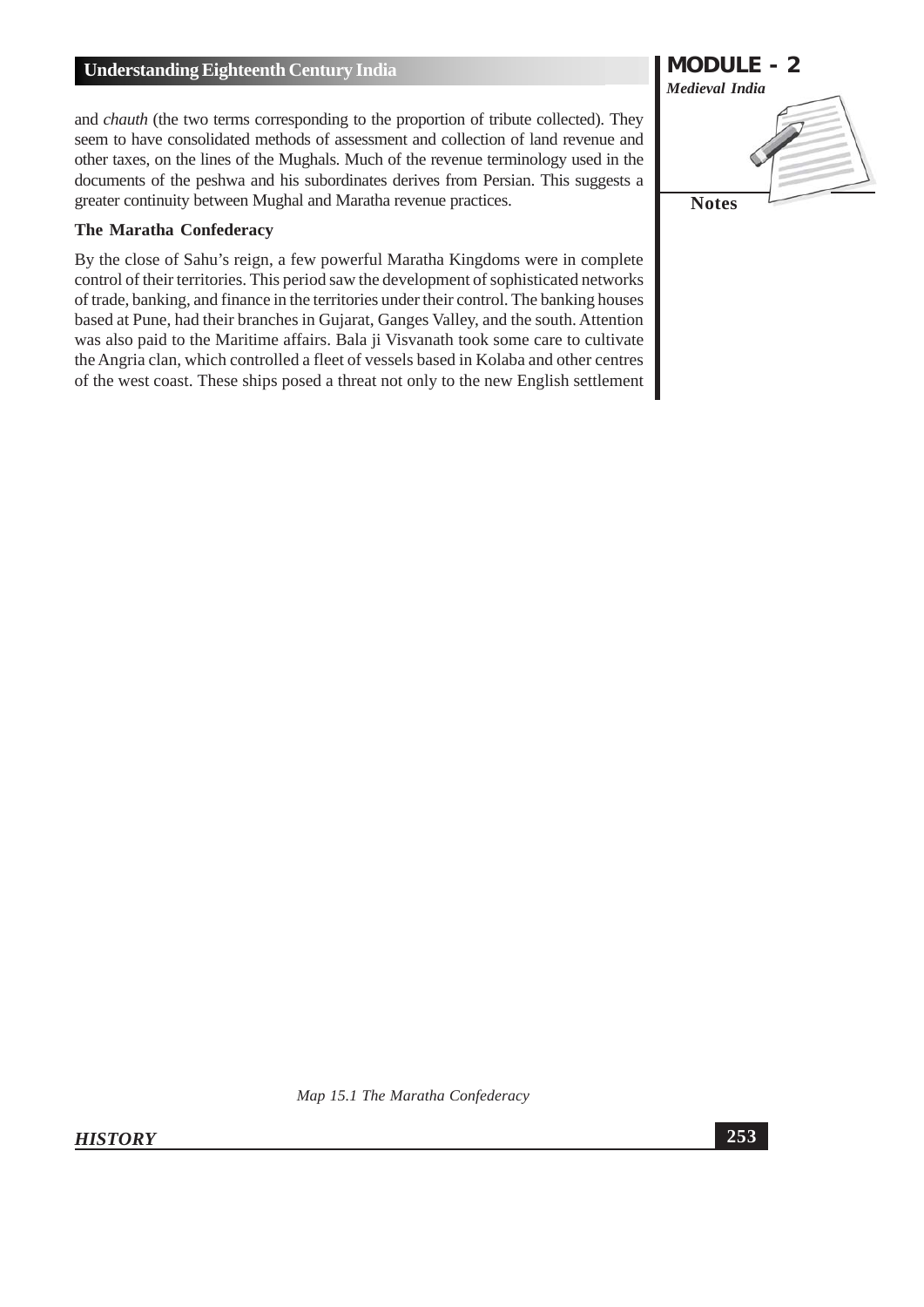

of Bombay, but to the Portuguese at Goa, Bassein, and Daman. On the other hand, there also emerged a far larger domain of activity away from the original heartland of the Marathas. Of these chiefs, the most important were the Gaikwads (Gaekwars), the Sindhias, and the Holkars. Also, there were branches of the Bhonsle family that relocated to Kolhapur and Nagpur, while the main line remained in the Deccan heartland, at Satara. Let us examine their areas of influence.

#### The Bhonsles of Nagpur

Unlike the Kolhapur Bhonsles and the descendants of Vyamkoji at Thanjavur, both of whom claimed a status equal to that of the Satara raja, the line at Nagpur was clearly subordinate to the Satara rulers. A crucial figure from this line is Raghuji Bhonsle (ruled 1727–55), who was responsible for the Maratha incursions on Bengal and Bihar in the 1740s and early 1750s. The relations of his successors, Janoji, Sabaji, and Mudhoji, with the peshwas and the Satara line were varying, and it is in this sense that these domains can be regarded as only loosely confederated, rather than tightly bound together. Other subordinate rulers who emerged under the overarching umbrella provided by the Satara ruler and his peshwa were equally somewhat opportunistic in their use of politics.

#### **The Gaikwads of Baroda**

The Gaikwads, gathered prominence in the 1720. Initially they were subordinate not only to the Bhonsles but also to the powerful Dabhade family. However, it was only after the death of Sahu, when the power of the peshwas was further enhanced, that the position of the Gaikwads truly improved. By the early 1750s, their rights on large portion of the revenues of Gujarat were recognized by the peshwa. The expulsion of the Mughal governor of the Gujarat province from his capital of Ahmadabad in 1752 set the seal on the process. The Gaikwads preferred, however, to establish their capital in Baroda, causing realignment in the network of trade and consumption in the area. The rule at Baroda of Damaji (d. 1768) was followed by a period of some turmoil. The Gaikwads still remained partly dependent on Pune and the peshwa, especially to intervene in moments of succession crisis. The eventual successor of Damaji, Fateh Singh (ruled 1771–89), did not remain allied to the peshwa for long in the late 1770s and early 1780s, he chose to negotiate a settlement with the English East India Company, which eventually led to increased British interference in his affairs. By 1800, the British rather than the peshwa were the final arbiters in determining succession among the Gaikwads, who became subordinate rulers under them in the nineteenth century.

#### The Holkars of Indore

In the case of the Holkars the rise in status and wealth was particularly rapid and marked. Initially they had very little political power. However by 1730s their chief Malhar Rao Holkar consolidated his position. He was granted a large share of the chauth collection in Malwa, eastern Gujarat, and Khandesh. Within a few years, Malhar Rao consolidated his own principality at Indore, from which his successors controlled important trade routes as well as the crucial trading centre of Burhanpur. After him, control of the dynastic fortunes fell largely to his son's widow, Ahalya Bai, who ruled from 1765 to 1794 and brought Holkar power to great glory. Nevertheless, their success could not equal that of the next great chieftain family, the Sindhias.

#### **The Sindhias of Gwalior**

The Sindhias carved a prominent place for themselves in North Indian politics in the decades following the third battle of Panipat (1761). Again, like the Holkars, the Sindhias were based largely in central India, first at Ujjain, and later (from the last quarter of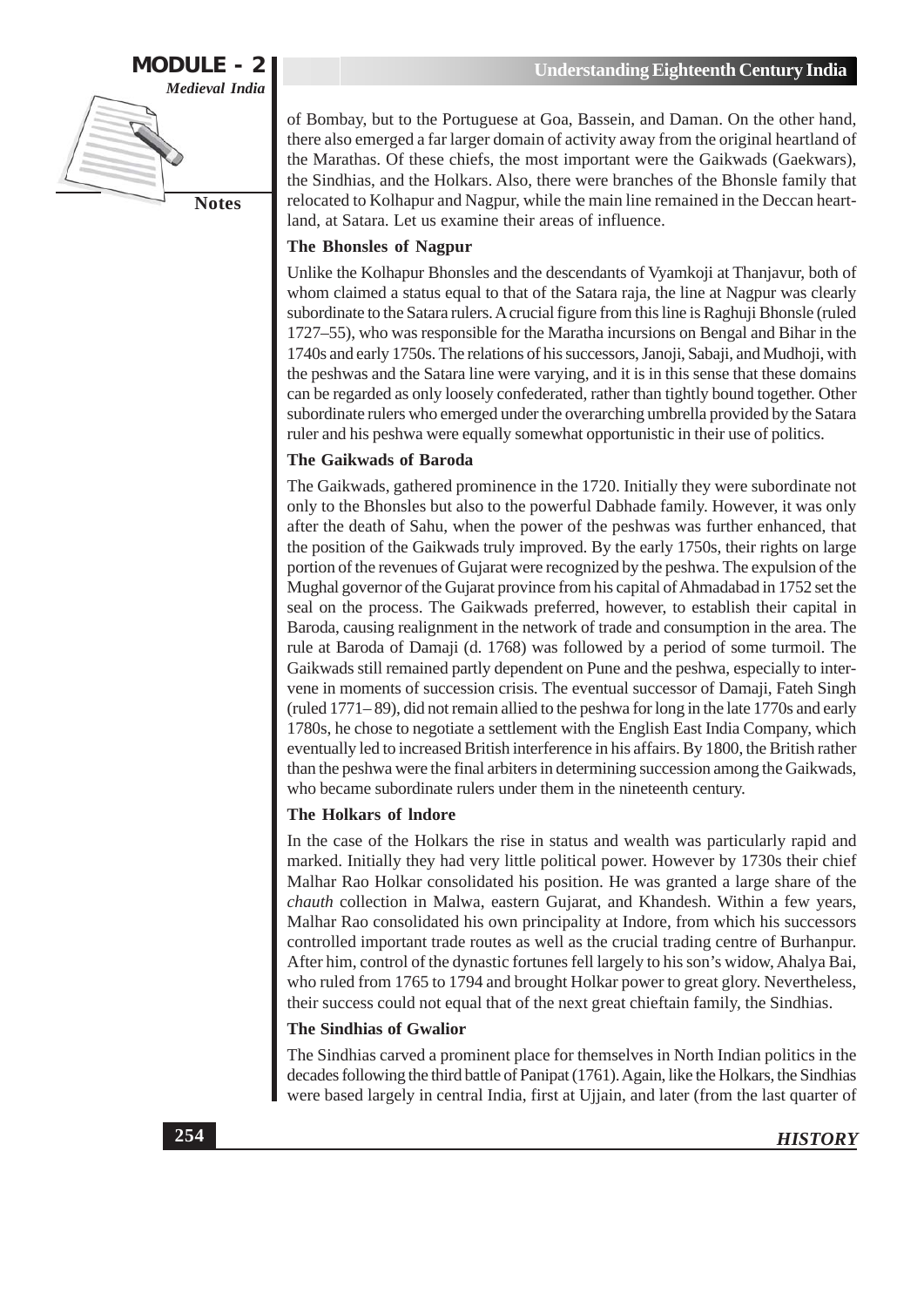the . 18th century) in Gwalior. During the long reign of Mahadaji Sindhia (1761–94) family's fortunes were truly consolidated.

Mahadaii, proved an effective and innovative military commander. He employed a large number of European soldiers in his force. His power grew rapidly after 1770. During this period he managed to make substantial inroads into North India that had been weakened by Afghan attacks. He intervened with some effect in the Mughal court during the reign of Shah Alam II. The Mughal king made him the "deputy regent" of his affairs in the mid-1780s. His shadow fell not only across the provinces of Delhi and Agra but also on Rajasthan and Gujarat, making him the most formidable Maratha leader of the era. The officials of the East India Company were very cautious in dealing with him.

His relations with the acting peshwa, Nana Fadnavis at Pune were fraught with tension. Eventually, the momentum generated by Mahadaji could not be maintained by his successor Daulat Rao Sindhia (ruled 1794–1827), who was defeated by the British and forced by treaty in 1803 to surrender his territories both to the north and to the west.

The careers of some of these potentates, especially Mahadaji Sindhia, illustrate the potency of Mughal symbols even in the phase of Mughal decline. For instance, after recapturing Gwalior from the British, Mahadaji took care to have his control of the town sanctioned by the Mughal emperor. Equally, he zealously guarded the privileges and titles granted to him by Shah Alam, such as *amir al-umara* ("head of the *amirs*") and *na*'ib *wakii-i mutlaq* ("deputy regent"). In this he was not alone. Instances in the 18th century of states that wholly threw off all pretense of allegiance to the Mughals are rare. Rather, the Mughal system of honours and titles, as well as Mughal-derived administrative terminology and fiscal practices, continued despite the decline of imperial power.



# **INTEXT QUESTIONS 15.2**

- Name the single most important power that emerged during the declining phase 1. of Mughal dynasty.
- 2. Who was referred as Peshwa during the Maratha rule? Name the Peshwa who held power between 1720-1740.
- $3.$ In the context of the Marathas what did the following terms indicate? (a) Chauth (b) Sardeshmukhi.
- Name the important Portuguese trade centres in the Western coast of India.  $\overline{4}$ .
- Name the various ruling dynasties of the Marathas confederacy. In which region 5. did they rule?
- Who was Ahalya Bai? What was her main achievement? 6.

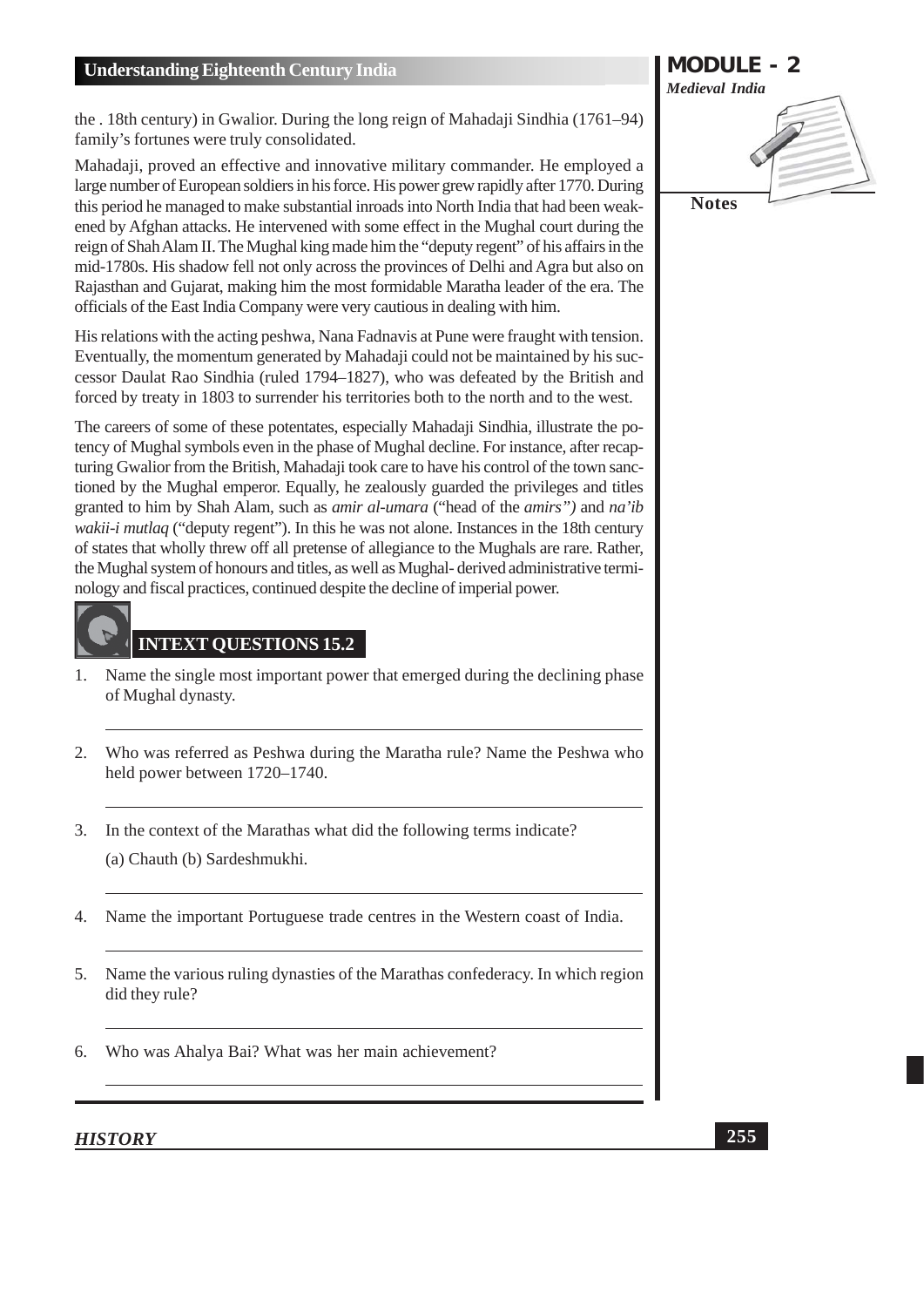

# **15.4 THE NAWABS OF BENGAL**

Murshid Quli Khan who started his career as Diwan of Bengal under Aurangzeb became virtually independent with the growing weakening of the central authority. However, he regularly sent tribute to the Mughal emperor. Ali Vardi Khan deposed the family of Murshid Quli Khan and made himself the Nawab in 1739. These Nawabs brought stability and peace and promoted agriculture, trade and industry. Equal opportunities were given to both Hindus and Muslims. But the Nawabs could not visualise the long term implications of the presence of the European trading companies and neglected military preparedness. In 1756–1757, the successor of Ali Vardi Khan, Siraj-ud - Daulah had to fight the English East India Company over the trading rights. His defeat in the battle of Plassey in June 1757 paved the way for subjugation of Bengal as well as India.

# **15.5 THE NAWABS OF AWADH**

With the weakening central control the Mughal *suba* of Awadh also saw emerging ambitions of a provincial governor- Saadat Khan Burhan ul Mulk. Saadat Khan disciplined the local zamindars and gave shape to a well paid, well armed and well trained army. Before his death in 1739, Saadat Khan made the provincial head a hereditary position. His successors Safdar Jung and Asaf ud Daulah not only played very decisive role in the politics of northern India but also gave a long term administrative stability to the nawabi of Awadh. Under the Nawabs firstly Faizabad and then Lucknow became the cultural rival of Delhi in the spheres of arts, literature and crafts. Regional architecture reflected itself in the form of *Imambarah* and other buildings. The evolution of dance form Kathak was the outcome of cultural synthesis.

### **15.6 THE SIKHS OF PUNJAB**

The Mughal force supressed the Sikhs under Banda Bahadur. But this did not put an end to Sikh resistance to Mughal authority. In the 1720s and 1730s, Amritsar emerged as a centre of Sikh activity, mainly because of its preeminence as a pilgrimage centre. Kapur Singh, the most important of the Sikh leaders of the time, operated from its vicinity. He gradually set about consolidating a revenue-cum military system. Some Sikh groups also started consolidating themselves as political force. These activities discouraged the attempts by the Mughal governors of Lahore Suba to set up an independent power base for themselves in the region. First Abdus Samad Khan and then his son Zakariya Khan attempted to control sovereign power. After the latter's demise in 1745, the balance shifted still further in favour of the Sikh warrior-leaders, such as Jassa Singh Ahluwalia. He later on founded the kingdom of Kapurthala. The mushrooming of pockets under the authority of Sikh leaders was thus a feature of the two decades preceding Ahmed Shah Abdali's invasion of the Punjab. This process was evident in the eastern Punjab and Bari Doab. Though the principal opposition faced by Abdali in his campaigns of the 1750s and 1760s in the Punjab came from the Sikhs, Marathas also played a role of significance on this occasion. Eventually, by the mid-1760s, Sikh authority over Lahore was established, and the Afghans were not able to consolidate their early gains. Under Ahmad Shah's successor, Timur Shah (ruled 1772–93), some of the territories and towns that had been taken by the Sikhs (such as Multan) were recovered, and the descendants of Ahmad Shah continued to harbour ambitions in this direction until the end of the century. But by the 1770s, they were dealing with a confederation of about 60 Sikh chieftains, some of these were to emerge as princely states under the British- such as Nabha and Patiala.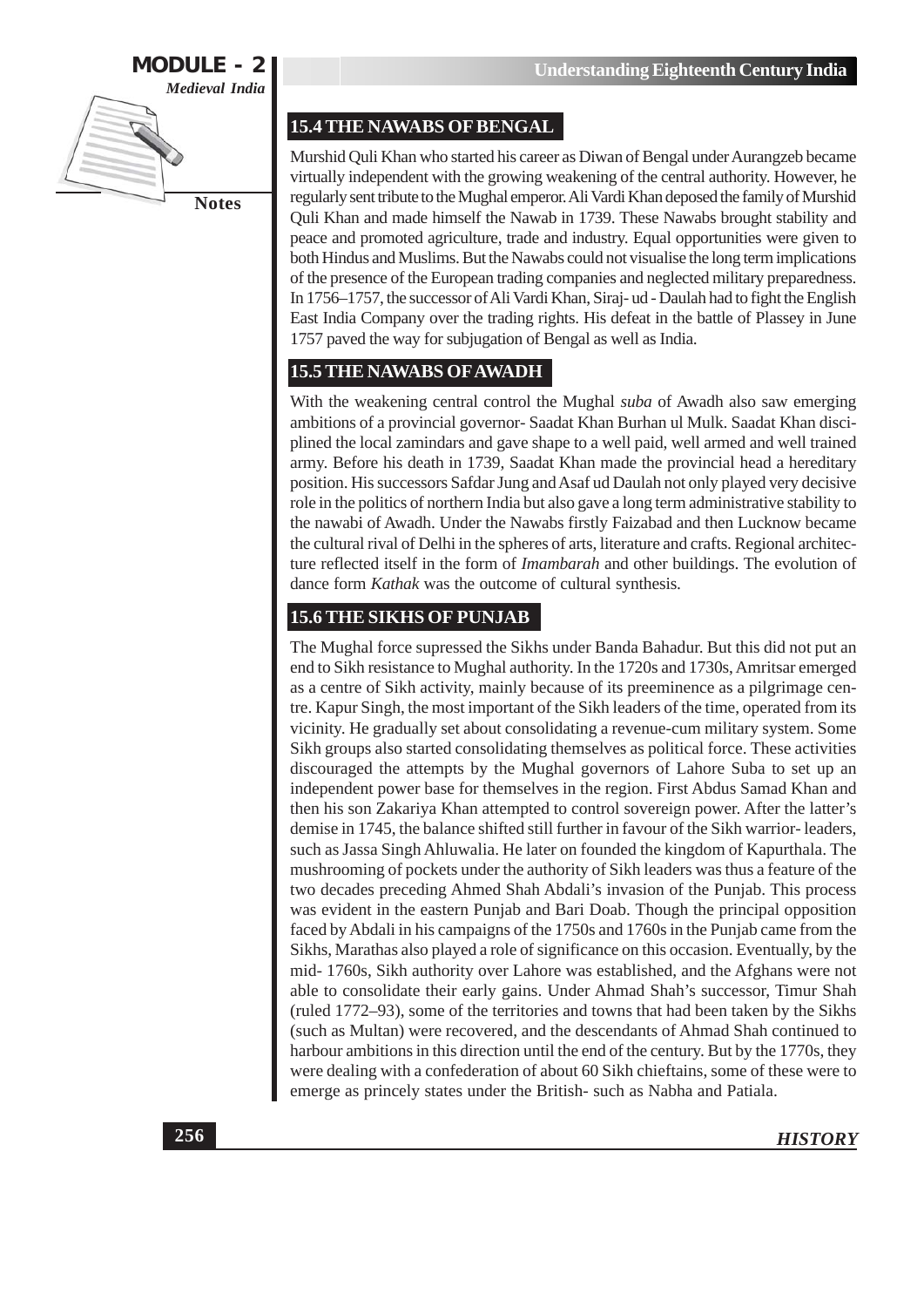The Sikh chiefdoms continued many of the administrative practices initiated by the Mughals. The main subordinates of the chiefs were given *jagir* assignments. The Persianized culture of the Mughal bureaucracy continued to hold sway. It was one such chief, Ranjit Singh, grandson of Charhat Singh Sukerchakia, who eventually welded these principalities for a brief time into a larger entity. Ranjit Singh's effective rule lasted four decades, from 1799 to 1839. The power of the English East India Company was growing in all parts of the country during this period. Within ten years of his death, the British had annexed Punjab. His rise to power was based on superior military force, partly serviced by European mercenaries and by the strategic location of the territories that he had inherited from his father. Ranjit Singh's kingdom represented the culmination of nearly a century of Sikh rebellions against Mughal rule. It was based on the intelligent application of principles of statecraft. He used as his capital the great trading city of Lahore, which he captured in 1799. Having gained control of the trade routes, he imposed monopolies on the trade in salt, grain, and textiles from Kashmir to enhance his revenues. Using these earnings, he built up an army of 40,000 cavalry and infantry. By the year 1809 he was undisputed master of the most of Punjab.

# **15.7 JAIPUR AND OTHER RAJPUTANA STATES**

Jaipur (earlier Amber) in eastern Rajasthan, was a Rajput principality controlled by the Kachwaha clan. In the early eighteenth century, the ruler Jai Singh Sawai took steps to increase his power manyfold. This was done by: (i) arranging to have his *jagir* assignment in the vicinity of his home territories and (ii) by taking on rights on land revenue through farming (for collection of land tax rights on a parcel of land that are rented by the state to an individual), which was gradually made permanent. By the time of his death in 1743, Jai Singh (after whom Jaipur came to be named) had emerged as the single most important ruler in the region. Most of the larger Rajput states were constantly involved in petty quarrels and civil wars. A jit Singh of Marwar was killed by his own son.

In the 1750s Suraj Mal the Jat ruler of Bharatpur, like Jai Singh-adopted a modified form of Mughal revenue administration in his territories. However, by this time, the fortunes of the Jaipur kingdom were seriously in question. Under threat from the Marathas, recourse had to be taken to adopt short- term fiscal exactions. At the same time a series of crop failures in the 1750s and 60s adversely affected fragile agriculture. The second half of the eighteenth century was thus marked by an economic depression, accompanied by a decline in the political power of Jaipur. During this period Jaipur became a vulnerable target for the ambitions of the Marathas, and of Mahadaji Sindhia in particular.

The states discussed so far, with the exception of Maratha, were all landlocked. This did not mean that trade was not an important element in their makeup, for the kingdom of Ranjit Singh was crucially linked to trade. However, lack of access to the sea greatly increased the vulnerability of a state, particularly in an era when the major power was the English East India Company, itself initially a maritime enterprise.

#### **15.8 POLITICS IN SOUTH INDIA**

In the south, unlike the areas discussed so far, several states did make a determined bid in this period to consolidate their power by the use of access to sea and ports. Principal among these were Travancore in Kerala under Martanda Varma and Rama Varma, and Mysore under Haidar Ali and Tipu Sultan.

These states rose to prominence only in the latter half of the eighteenth century, or at least after 1740. Before that, the southern Indian scene had been dominated by a group of Muslim notables who had accompanied the Mughal expansion into the

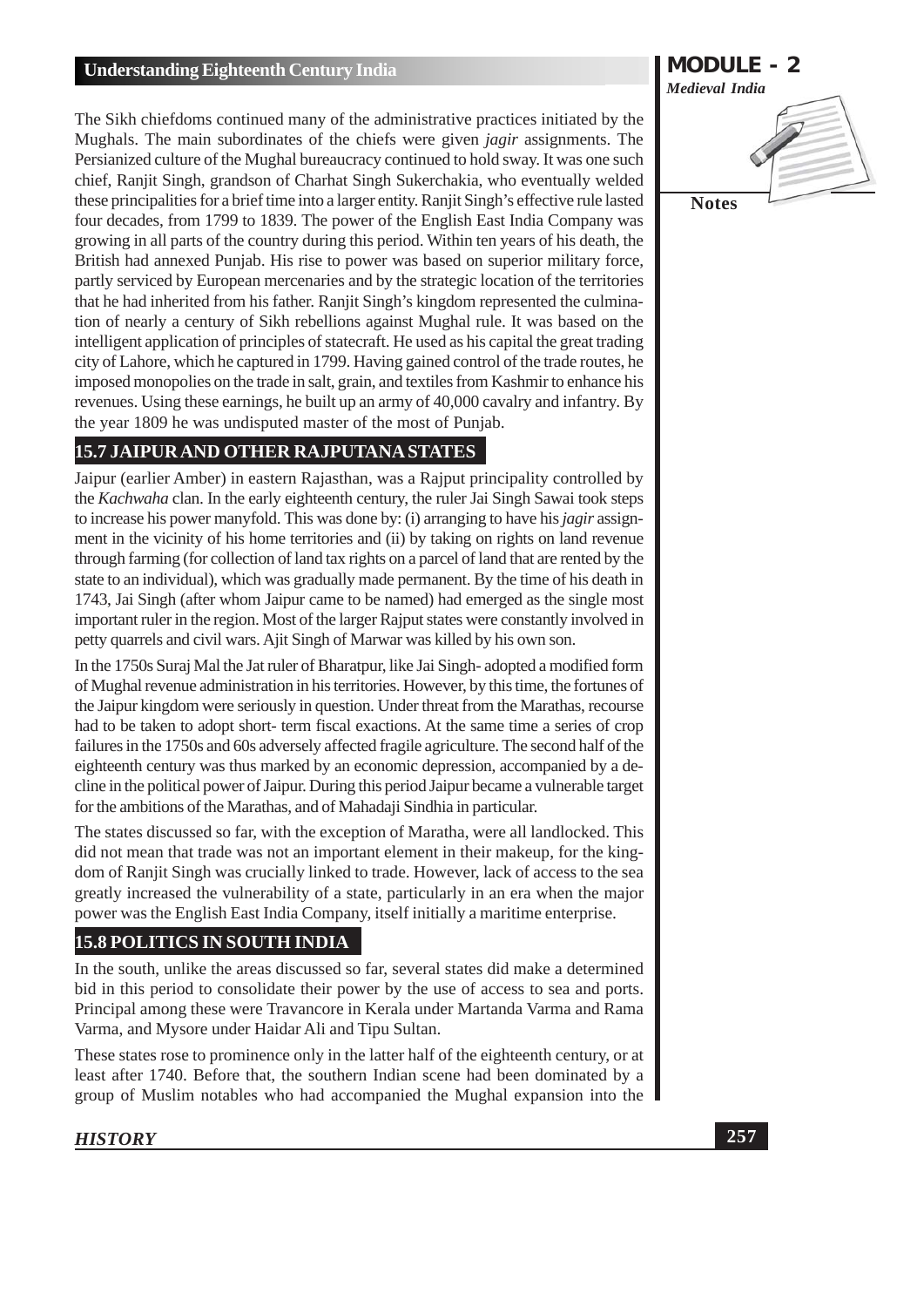

region in the 1680s and 1690s, or else had come in a second wave that followed immediately after 1700. Many of these notables set themselves up as tribute-paying chiefs under Mughal authority. Some of them were relatively petty nawabs (deputies) of the Balaghat, or northern Karnataka (such as Abdul Rasul Khan of Sira). A few of them were political heavy weights like the Nizam-ul-Mulk himself and Sadullah Khan at Arcot. The Nizam-ul-Mulk had consolidated his position in Hyderabad by the 1740s, whereas the Arcot principality had emerged some three decades earlier. Neither of these rulers, while establishing dynastic succession, claimed full sovereignty. Thus they continued to cast themselves as representatives of Mughal authority. Southern Indian politics in the 1720s emerged, therefore, as a game with many petty players and three formidable ones: the Marathas (both at Thanjavur and elsewhere), the Nizam, and the Arcot (or Karnatak) Nawab.

In the second half of the eighteenth century, the power of all three of these centres declined. The succession struggle at Arcot in the 1740s and early 1750s left its rulers open to financial manipulation by private British merchants, to whom they were increasingly in debt for war expenses. In the 1750s the power of Hyderabad also declined (after the death of its founder, the Nizam-ul-Mulk). The control of the coastal districts was soon lost, leaving the kingdom landlocked and relatively sparsely populated. In this context, the only option for states was to build an elaborate and wellorganized war machine while keeping external supply lines open. The control of trade was also seen as crucial in the statecraft of the period.

#### The State of Travancore

These principles were put into practice in the southern Kerala state of Venad (Travancore) by Martanda Varma (ruled 1729–58). The king initiated a few measures to strengthen his authority. These were (i) he built a substantial standing army of about 50,000 (ii) reduced the power of the Navar aristocracy on which rulers of the area had earlier been dependent militarily, and (iii) fortified the northern limits of his kingdom at the so-called "Travancore line." It was also the policy of this ruler to extend patronage to the Syrian Christians, a large trading community within his domains, as a means of limiting European involvement in trade. The key commodity was pepper, but other goods also came to be defined as royal monopoly items, requiring a license for trade. These policies were continued in large measure by Martanda's successor, Rama Varma (ruled 1758–98), who was able to defend his kingdom successfully against a dangerous new rival power- Mysore.

#### The Rise of Mysore

Under rulers of the Vadiyar dynasty, such as Kanthirava Narasaraja and Chikka Deva Raja Mysore emerged as an important state. However, Mysore was a landlocked kingdom and dependent therefore on trade and military supplies brought through the ports of the Indian east coast. As these ports came increasingly under European control, Mysore's vulnerability increased. From the 1760s, steps were taken to change this situation. A cavalry commander of migrant origin, Haidar Ali, assumed effective power in the kingdom in 1761, reducing the Vadiyars to figureheads and displacing the powerful Kalale family of ministers. First Haidar and then, after 1782, his son, Tipu Sultan, made attempts to consolidate Mysore and make it a kingdom with access to not one but both coasts of peninsular India. Against the Kodavas, the inhabitants of the upland kingdom of Kodagu (Coorg), they were relatively successful. Coastal Karnataka and northern Kerala came under their sway, enabling Tipu to open diplomatic and commercial relations on his own account with the Middle East. Tipu's ambitions apparently greatly exceeded those of his father, and he strove actively to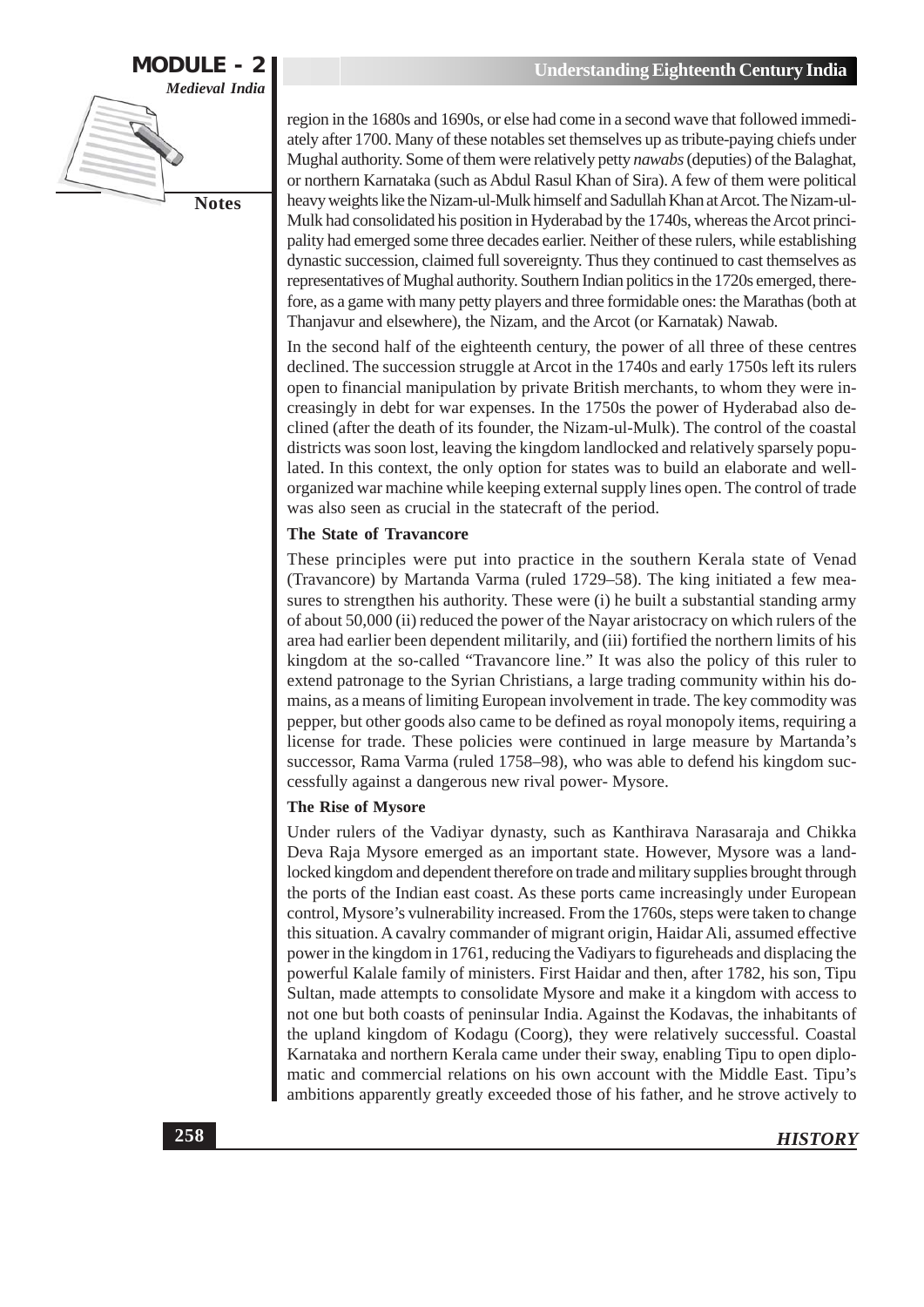escape the all- pervasive shadow of Mughal suzerainty, as discussed above. However, the problem with the Mysore of Haidar and Tipu was their inability to build an internal consensus. Their dependence on migrants and mercenaries, for both military and fiscal expertise, was considerable, and they were always resisted by local chiefs, the so called *Poligars*. More crucial was the fact that by the 1770s Mysore faced a formidable military adversary in the form of the English East India Company, which did not allow it any breathing room. It was the English who denied Mysore access to the relatively rich agricultural lands and ports of the Coromandel coastal plain in eastern India. Tipu was also finally killed in 1799 by the English forces.

# **INTEXT OUESTION 15.3**

- 1. In which region and under whose patronage did the dance form- kathak evolve?
- $2.$ Why was the battle of Plassey, 1757 significant?
- $3.$ Name the sultan of Mysore who faced the challenge of the British East India company. What difficulties did he face during his rule?

# 15.9 THE ECONOMY IN EIGHTEENTH CENTURY INDIA

The eighteenth century can hardly be said to exhibit any substantial economic continuity between its earlier and later parts. It was a period of considerable political turmoil in India, one in which states were formed and dissolved in quick succession. That there was a great deal of fluidity in the system. It is of course true that raids by military forces would have caused dislocation. The destruction of irrigation tanks, the forcible expropriation of cattle wealth, and even the forced march of masses of people were not unknown in the wars of the 1770s and thereafter. All these must have had a harmful effect on economic stability and curtailed the impulse toward growth.

When viewed from Delhi, the 18th century is certainly a gloomy period. The attacks of Nadir Shah, then of Ahmad Shah Abdali, and finally the attacks by the Rohillas (who controlled Delhi in 1761–71) put the city in a state of regular destruction. This perspective can hardly have been shared by the inhabitants of other centres in India, whether Trivandrum, Pune, Patna, or Jaipur. There was a process of economic reorientation that accompanied the political decentralization of the era, and it is on account of this that the experience of Delhi and Agra cannot be generalized. However, the conditions of different regions were not uniform. In some, the first half of the eighteenth century witnessed continued expansion- Bengal, Jaipur, and Hyderabad, for example. While some others were late bloomers, as in the case of Travancore, Mysore, or the Punjab. No single chronology of economic prosperity and decline is likely therefore to fit all the regions of India in the epoch. Despite some key weaknesses and contradictions the economy of the eighteenth century performed well in the spheres of agriculture, inland trade and urbanization. There were some areas which saw agricultural decline- often because of inter state warfare as in the Punjab and parts of north India. Lack of new agricultural methods and techniques was overcome with the experience and management of land and labour. Data of Tagsim papers used and compared vis a vis Ain-i-Akbari proves that it was not the lack of cultivable land but

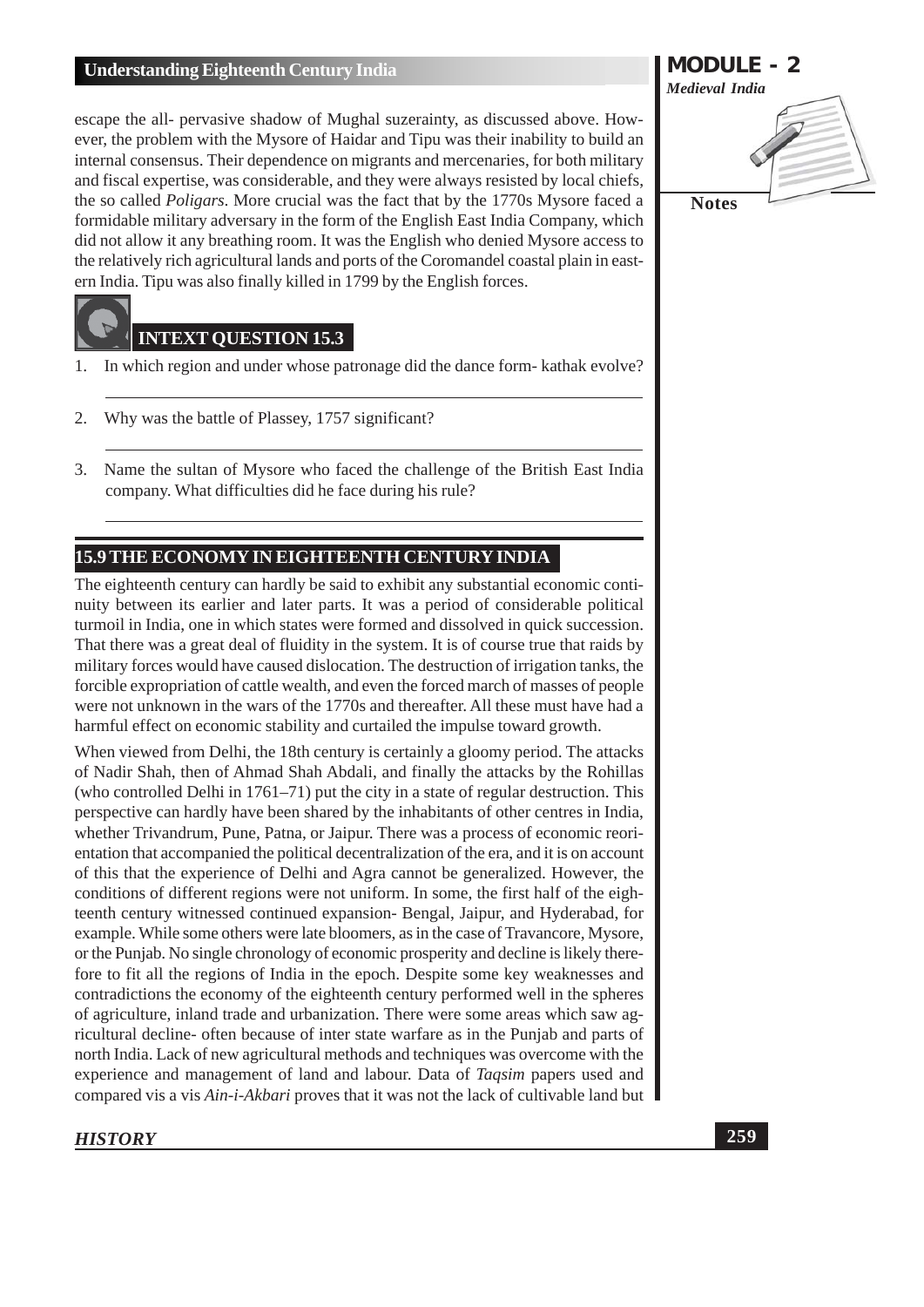

lack of labour and peace which resulted into declining agricultural production and fluctuating agricultural prices as well. At the same time the price rise benefited the peasants but unequally according to vertically divided sections of peasantry. States exacted tribute from systems of agricultural commodity production that tied villages to expansive networks of commercial mobility and exchange.

It is noteworthy that, except for a major subsistence crisis in south India between 1702 and 1704, the first seven decades of eighteenth century in India were remarkably free of famine. The great Bengal famine of 1770, in which an estimated one-third of the population perished, occurred soon after the colonial conquest. This was followed by another disastrous famine in north India in 1783. Overall a favourable land-labour ratio had enabled highly mobile peasant and tribal labour to negotiate reasonable terms with controllers of land. But the excessive revenue demands made the peasants' desertion a regular phenomenon particularly in north India. While some village notables managed to transform revenue farms into hereditary estates, others felt the squeeze from powerful regional states as Tipu's Mysore. Population, production, prices and wages tended, generally speaking, to be on a gentle upward incline during the eighteenth century. Fragmented polities did not hamper the development of a thriving inland trade in grain, cloth and cattle. Corporate merchant institutions transcended political boundaries in overseeing the transportation of goods and the provision of credit and insurance services. Pre-colonial era artisnal labour, especially weavers, had ample scope for successfully resisting extravagant demands by intermediate social groups and the state. Even an intrusive state like late-eighteenth century Mysore appeared to attack intermediaries rather than labour. Evidence from Bengal and Madras suggests that urban labour was worse off in relation to the state and the market in the early colonial than in the immediate precolonial period. While inland trade did well, the Indian shippers and merchants involved in export trade declined in the face of European advances. The great Gujarati port city of Surat lost its importance around 1720. There was a resurgence of demand for Indian goods in both West and South East Asia in the late eighteenth century in addition to European demand, but by now British merchants and shippers had achieved dominance at the expense of Indians and took the bulk of the profits.

As the old commercial centres of Surat, Masulipatnam and Dhaka degenerated, colonial port-cities like Bombay, Madras and Calcutta took their pride of place. But the decline of the Mughal capitals of Delhi and Agra was offset by the rise of regional capitals, including Lucknow, Hyderabad, the various Maratha cities, and Seringapatam. The level of urbanization was clearly higher in 1800 than a century before. What had changed in the urban centres was the relative balance of power between rulers and merchants. In some instances, commercial and financial magnets were arrogating to themselves the powers of the state.

It would also appear for a variety of reasons, that the mid-eighteenth century marks a significant change in economic sphere. For example, once the English East India Company got hold on the revenues of Bengal *subah* the flow of money was adversely affected. While earlier Bengal received gold and silver in exchange for its exports, this pattern no longer held. In later part of eighteenth century the peasants were forced to cultivate certain cash crops like indigo and opium. This had adverse impact on food crop production. But another reason why the latter half of the eighteenth century differs from the period before about 1750 is the changing character of war. In the post-1750 period, warfare became more disruptive of civil life and economic production than before, and at the same time the new technologies in use made it a far more expensive proposition. The use of firearms on a large scale, the employment of mercenaries, the maintenance of standing armies, all of these had harmful affects.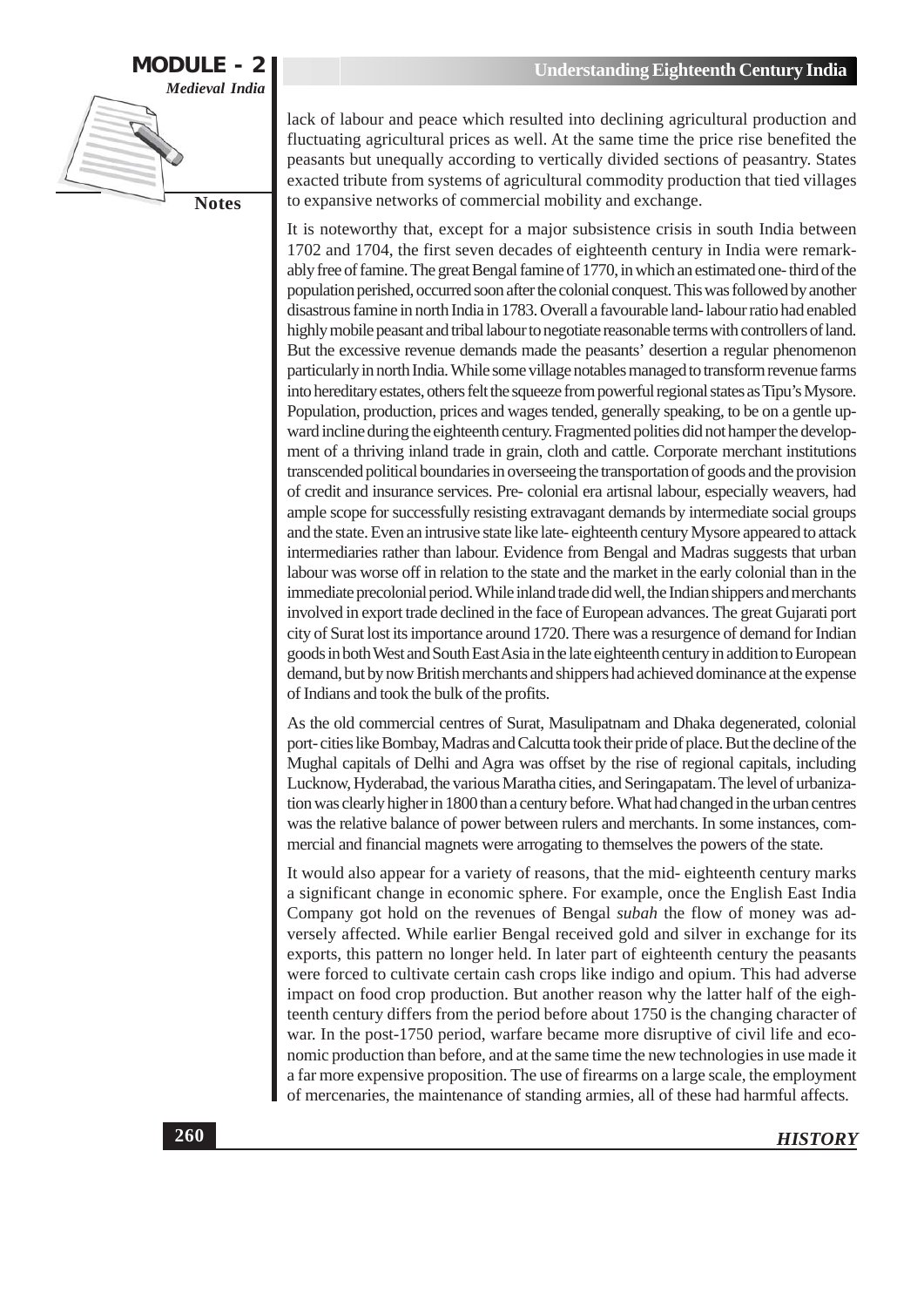#### **15.10 THE SOCIAL CONTEXT**

The social life in eighteenth century India was continuation of the past legacy. Despite some universal features of socio-cultural unity through out India over the centuries, there was no uniformity in the social patterns. The society was divided into multi layered identities on the basis of religion, region, tribe, language, class and caste. Hindus were divided on the basis of hundreds of castes. The caste was decided by birth, fixing the permanent place of the people in social hierarchy. Inter-caste marriages and inter caste-dining was forbidden. Traditionally, caste was the basis of the profession but by the eighteenth century to some extent social and professional mobility was being followed. For example Brahmans started adopting various progenies and pursuing trading activities. The caste continued to be a major divisive force.

Muslims were also influenced by the considerations of race, caste, tribe and status. The Shias and Sunnis had major religious differences while the Irani, Afghani, Turani and Hindustani Muslims had lot of differences to stand apart from each other. People converted to Islam carried their caste into the religion. The basic social unit was the family based on patriarchal patterns except Kerela where matrilineal system was prevalent. Women's were expected to live as the role models of ideal daughters, wives and mothers. Women of the upper classes, in north India, had to follow *purdah*. Child marriages was prevalent and marriage was a social obligation between the two families. Among the upper classes polygamy and dowry was prevalent but the greatest evil of eighteenth century India were the custom of *sati* and the condition of widows among the Hindus.

The education system could not change according to the requirements of the time. The curriculum was confined to literature, languages, law, religion, philosophy and logic and excluded the study of physical and natural sciences, technology and geography. There was lack of progressive ideas as theoretical framework dominated. Elementary education was widespread. Mediums of higher education were Sanskrit and Persian only. Moreover, this education excluded females and low caste people.

#### **15.11 THE CULTURAL MILIEU**

It is generally maintained that the eighteenth century witnessed a general decline in material life, the cultural life of the period also has often been denigrated. However, there appears to be little justification for such a portrayal of the 18<sup>th</sup> century. Even Delhi, whose economic condition unequivocally declined, had a number of major poets, philosophers, and thinkers in this epoch, from Shah Waliullah to Mir Taqi Mir. Further, as regional courts grew in importance, they tended to take on the function of the principal patrons of high culture, whether in music, the visual arts, or literature. It is thus also in relatively dispersed centres, ranging from Awadh to Bikaner and Lahore to Thanjavur, that one finds the courtly traditions of culture persisting. Thanjavur under the Marathas is a particularly fine example of cultural efflorescence, in which literary production of a high quality in Tamil, Telugu, Sanskrit, and Marathi continued, with some of the Maratha rulers themselves playing a significant direct role. Similarly, it is in the eighteenth century Thanjavur that the main compositions of what is today known as the Karnatak tradition of Indian classical music came to be written, by such men as Tyagaraja, Muttuswami Diksitar, and Syama Sastri. Finally, the period brought the development of a distinct style of painting in Thanjavur, fusing elements imported from the north with older local traditions of textile painting.

This vitality was not restricted purely to elite culture. To begin with, many of the theatre and musical traditions, as well as formal literary genres of the period, picked

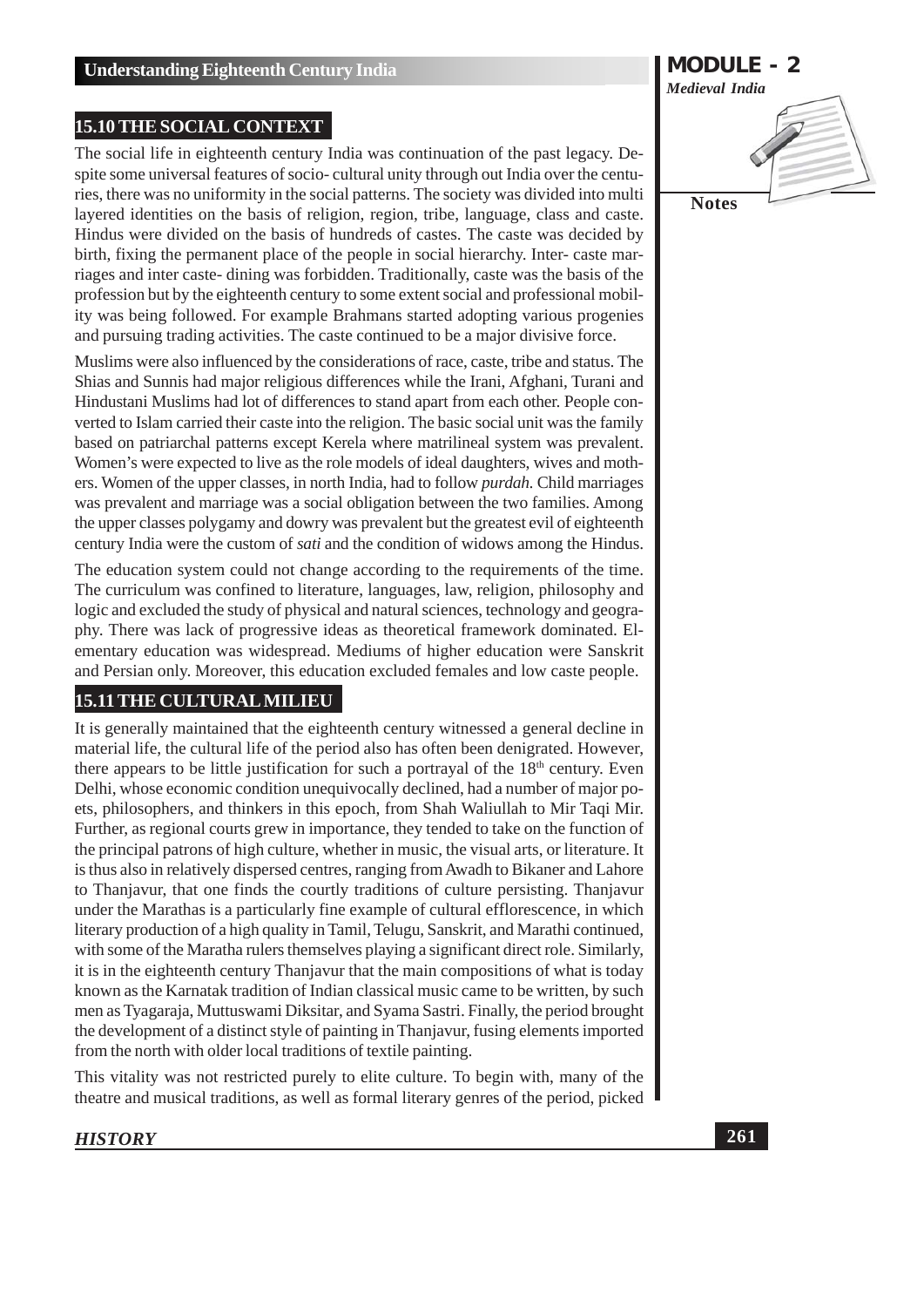

up and 'reincorporated folk influences. At the same time, the interaction of popular Hinduism and Islam gave a particular flavour to cultural activities associated with pilgrimages and festivals. More than in earlier centuries, the tradition of long-distance pilgrimages to major centres from Varanasi to Rameswaram increased and scan be seen to fit in with a general trend of increasing mobility. It was common for post-Mughal states to employ mercenary soldiers and imported scribes and clerks. In eighteenth century Hyderabad, for example, Kayasthas from the north were employed in large numbers in the bureaucracy. In Mysore, Maharashtrian Brahmans were given fiscal offices as early as the 1720s. It is apparent that the mobility of musicians, men of letters, and artists was widely prevalent. When a major new political centre emerged, it rapidly attracted talent, as evidenced in Ranjit Singh's Lahore. Here, Persian literature of high quality was produced, but not at the cost of literary output in Punjabi. At the same time, new developments were visible in the fields of architecture and painting. Farther to the north, the principality of Kangra fostered an important new school of painting, devoted largely to Vaishnava themes. The cultural assimilation was outcome of mutual influence and respect. Among the major religions the Marathas supported the shrine of Shaikh Muinuddin Chisti in Ajmer and the Raja of Tanjore financed the shrine of Shaikh Shahul Hamid of Nagaur. Tipu Sultan of Mysore supported Shringeri temple and Muslims joyfully participated in the Hindu festivals just as the Hindus were part of Muharram processions. Indeed, a surprisingly large proportion of what is understood today to be part of India's 'traditional'' culture is attributable to this period and also to the preceding century.

#### 15.12 DEBATE AND PROBLEMS IN UNDERSTANDING THE **HISTORY OF EIGHTEENTH CENTURY**

The debate on the nature of eighteenth century has engaged historians of Mughal India as well those interested in colonial studies. Early Mughal studies view the over all changes in the shadow of Mughal political collapse and project the period as "Dark" Ages", thus Mughal political crisis is seen to be accompanied by economic and social breakdown as well. However, later studies scrutinize eighteenth century economy and society in regional perspectives preceding the beginning of the colonial rule that characterized the second half of the eighteenth century. Thus the two positions argue around "continuity versus change" paradigm. Generally, Indian historians perceive the colonial conquest which began from the mid eighteenth century as a point of departure for Indian history. So the basic issues pertaining to eighteenth century are two-whether the fall of Mughal Empire initiated the fall of socio-economic structure as well and secondly, whether the arrival of colonialism was a fundamental break or not?

Was the eighteenth century a Dark Age or was it a period of economic boom? Did it mark a sharp break or was it a period of continuity and change? How British power in India expanded during the eighteenth century? These and other questions concerning the nature of politics, society, economy, religion and culture made the study of history of eighteenth century highly debatable. Historians have traditionally viewed India's eighteenth century as a dark era of warfare, political chaos, and economic decline sandwiched between stable and prosperous Mughal and British hegemonies. This view has been vigorously challenged by the most recent generation of Indian historians, who have emphasized the continuities between the earlier Mughal and later British states and the constellation of small successor states that emerged with the ebbing of Mughal power. The political turmoil which affected the whole century, forces one to ask whether the fall of the Mughal empire led to a break of the central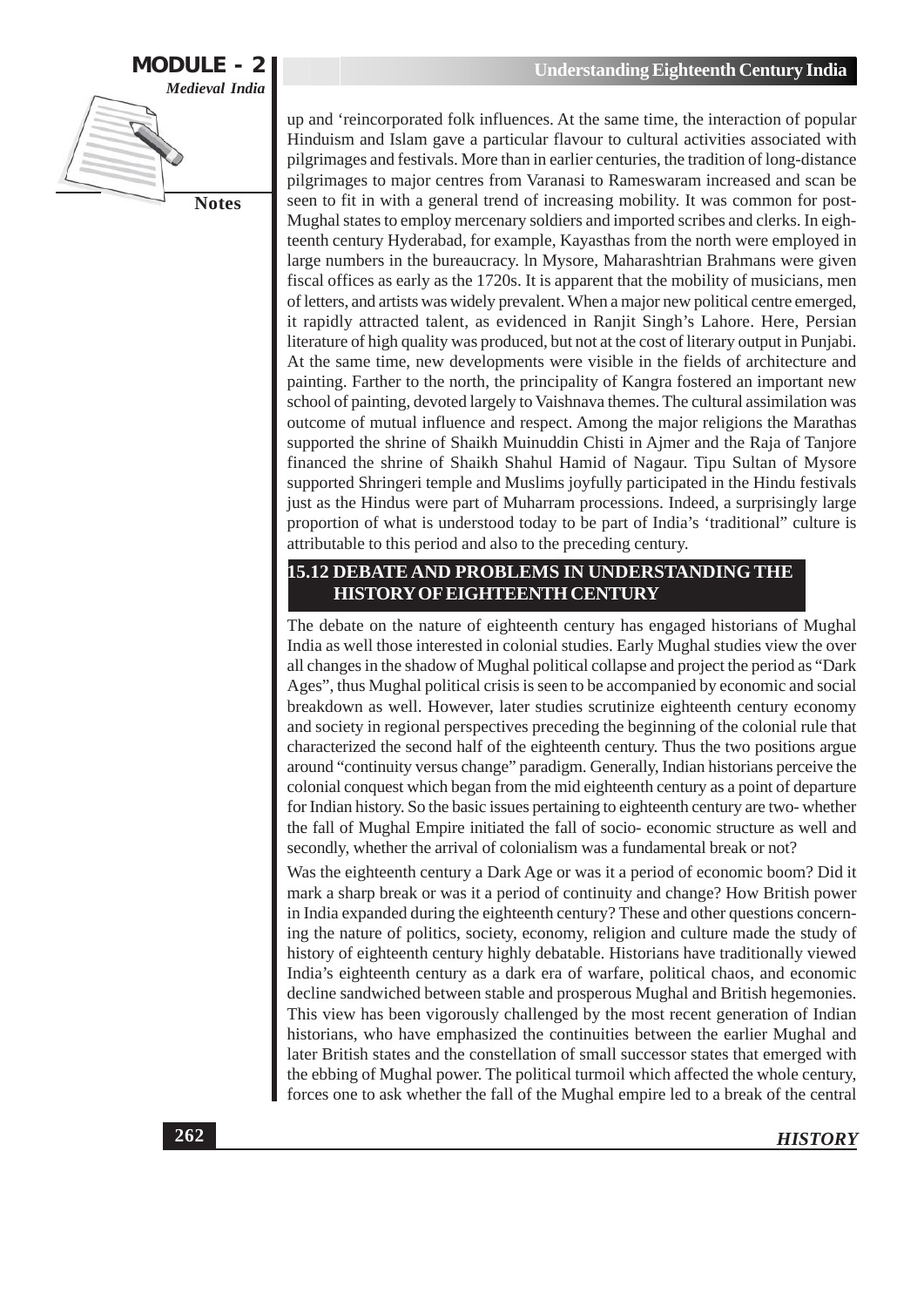political authority triggering the phase of anarchy, firstly leading to the rise of regional kingdoms then paving the way for dominance of British colonialism. Here it is important to understand whether just the decline of the Mughal state should be seen as a failure of Indian society as well as the vacuum created by the fall of the central authority filled up by the regional powers namely, Nawabs of Awadh and Bengal and Nizam of Hyderabad in the first half of the century. Moreover, whether the emergence of British East India Company as a political power was a break for the Indian society, economy and polity? or marked the beginning of next two hundred years of British colonialism in India?

#### **INTEXT QUESTIONS 15.4**

- Give two reasons for the economic instability after 1770. 1.
- $\overline{2}$ . Why did Indian export trade decline in the face of European advances?
- Name major colonial port cities, that replaced earlier commercial centres. 3.
- Give two main features of eighteenth century Social system.  $\overline{4}$ .
- $5<sub>1</sub>$ List the major social evils prevalent in 18<sup>th</sup> Century India.
- What were the mediums of higher education till 18<sup>th</sup> Century? 6.
- What was the main centre for the emergence of Karnatak tradition of Indian 7. classical music? Who were the main exponents of this tradition?



# **WHAT YOU HAVE LEARNT**

The lesson deals with the history of the  $18<sup>th</sup>$  century. It provides a brief account of the later Mughal rulers - their weaknesses and difficulties. It also traces the gradual rise of the Mughal nobility and eventual disintegration of the Mughal empire.

The lesson marks the breaking up of the central authority leading to the emergence of regional kingdoms such as Hyderabad, Awadh and Bengal. The contribution of the regional rulers as well as their internal conflicts are also highlighted.

Emergence of the Maratha confederacy and finally the breakup of Marathas into five Maratha Kingdoms of Bhonsle, Gaikwad, Holkar, Sindhia and Satara was is another important phase. The power of the Peshwas and some of the important administrative features are also mentioned.

Consolidation of Sikhs under Maharaja Ranjit Singh, rise of the Rajput States and the contribution of these Kingdoms towards Indian administration, polity and culture has been explained in brief.

The later half of 18<sup>th</sup> century saw important developments. Rise of Mysore state under Hyder Ali and Tipu Sultan is worth mentioning. Coming of the East India

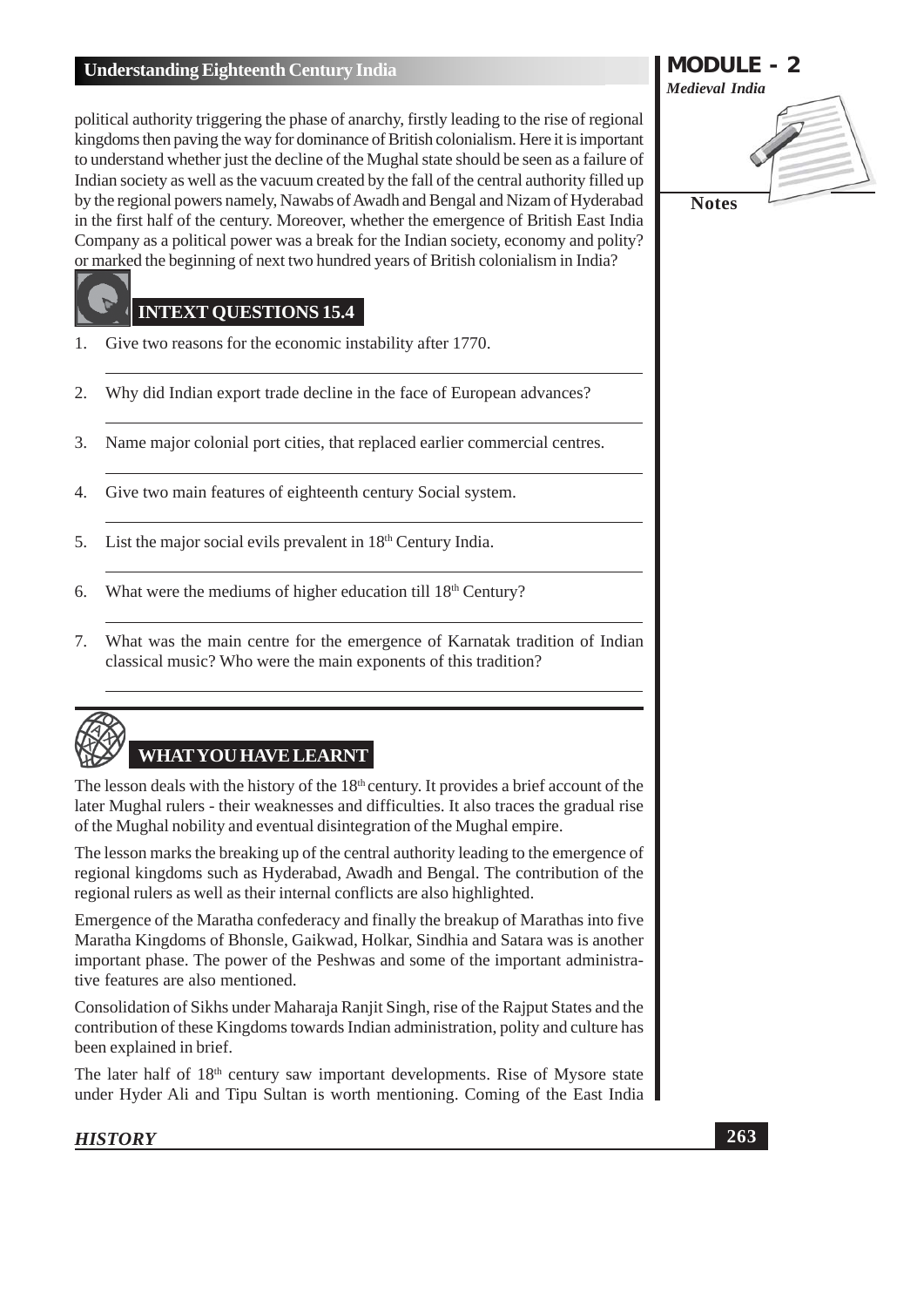

Company and the conflict between Mysore and the company marks the beginning of a new phase of Indian political scene.

Along with political developments, the lesson also deals with the new features of Indian economy, discusses the reason for decline of Indian agriculture and export trade paving the way for colonial economy.

While in many ways the social conditions remain stagnant, the 18<sup>th</sup> Century India also witnessed various new trends in economic and cultural fields.

Because of the complex nature of the  $18<sup>th</sup>$  century Indian polity and economy there are divergent views among historians about the nature of these developments.

# **TERMINAL QUESTIONS**

- 1. After the death of Aurangzeb why did the Mughal authority decline so fast?
- 2. Examine the process of the rise of regional polities and states. Why did these powers feel the need for imperial symbol for legitimacy?
- 3. How did the Marathas recover their lost importance in early 18th century?
- 4. Who was Mahadaji Sindhia? List his contributions?
- 5. Examine the efforts of nawabs of Bengal to consolidate their position in Bengal.
- 6. When and by whom was the Sikh authority established over Lahore? Explain role of Maharaja Ranjit Singh in this context.
- 7. Explain the steps taken by Sawai Raja Jai Singh to increase his power in Rajputana.
- 8. "When viewed from Delhi, the 18<sup>th</sup> century is certainly a gloomy period." Justify this statement by giving suitable arguments.
- 9. Examine the causes of decline of Indian agriculture in  $18<sup>th</sup>$  century.
- 10. Describe the significant changes in the economic sphere in 18<sup>th</sup> Century India.
- 11. Why is there a debate on the nature of  $18<sup>th</sup>$  century?
- 12. On what ground do the historian refer the  $18<sup>th</sup>$  century as "dark ages"?
- 13. What are the major problems in understanding the history of 18<sup>th</sup> century?

# 15.1

**ANSWERS TO INTEXT OUESTIONS** 

- Bahadur Shah I or Shah Alam. He followed a policy of compromise.  $\mathbf{1}$
- Abdullah Khan and Hussain Ali Khan were popularly known as 'Sayyed Broth- $2.$  $ers<sup>'</sup>$ .

Achievements:

- $\mathbf{i}$ . They held the position of 'Vazir' and 'Bakshi' respectively.
- $ii.$ They suppressed the sikh revolts and tried to conciliate the Rajputs.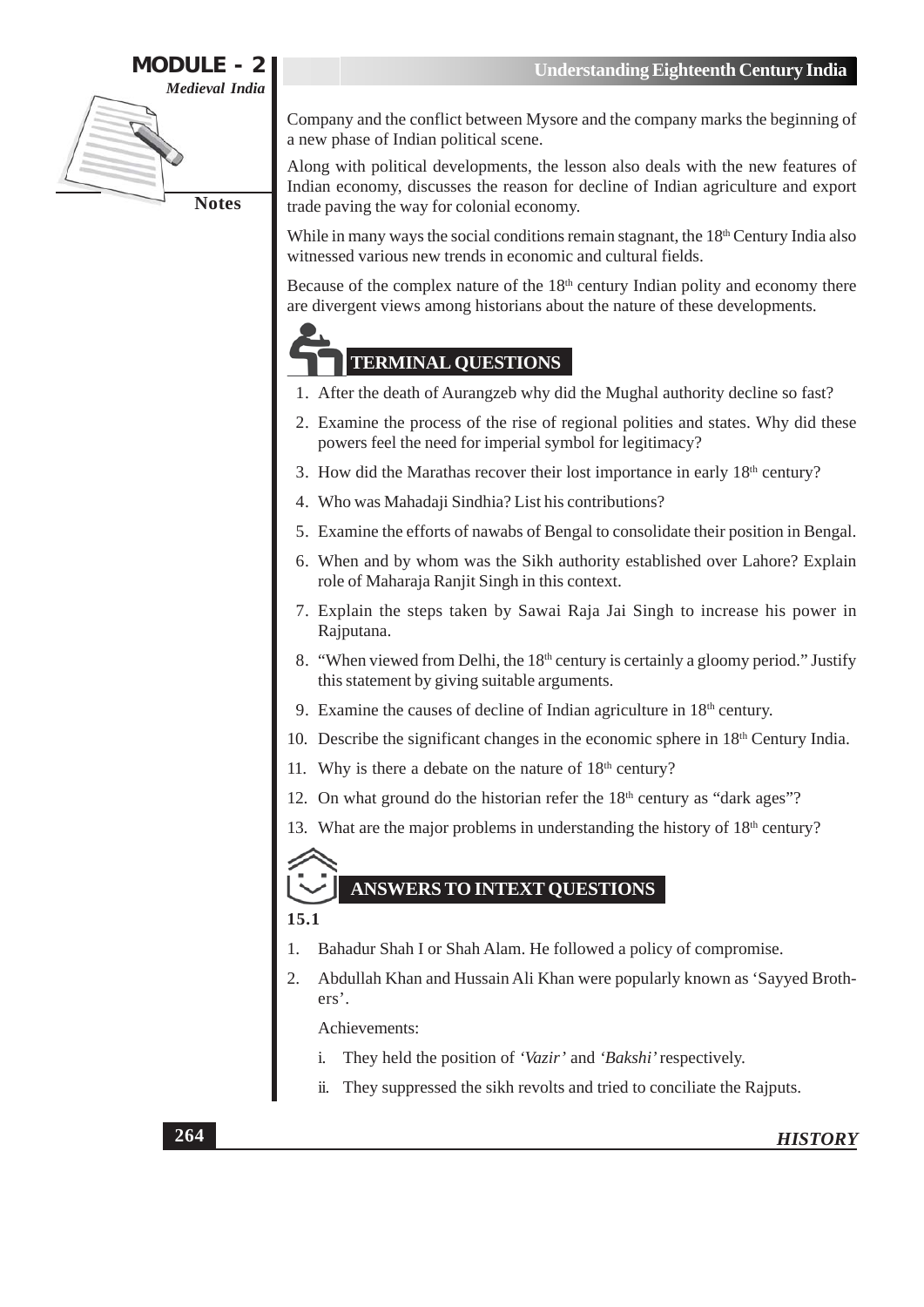- iii. They abolished repressive tax like 'Jazia.'
- The state of Hyderabad was founded by Chin Kilich Khan, the Nizam-ul-mulk.  $3.$ He held the position of the 'Vazir' under the Mughals.
- i. The later Mughal rulers were weak and ineffective.  $4.$ 
	- ii. Many of them were fickle minded and spent them in wasteful luxury and expenditure.
- 5. During the period of A.D. 1738–1739 Nadir Shah invaded India, he was the ruler of Iran.

# 15.2

- 1. The Marathas
- During the region of Shahu, the Maratha ruler, the Chief Minister was referred  $2.$ as Peshwa. Baji Rao I was a very powerful Peshwa who ruled during the period of 1720-1740.
- Both Chauth and Sardeshmukhi refers to the tributes collected by the Marathas.  $3.$ These corresponded to the proportion of tribute. Chauth was 1/4<sup>th</sup> of the Mughal taxes, Sardeshmukhi was 1/10<sup>th</sup> of the same.
- Goa, Bassin, Daman 4.
- Bhonsles of Nagpur, Gaikwards of Baroda, Holkars of Indore, Sindhias of Gwalior  $5.$ and Shivaji's succesors ruled in the region of Satara
- Ahalya Bai was the widowed daughter in law of the Holkar ruler Malhar Rao.  $6<sub>l</sub>$ She ruled Indore from 1765 to 1794. Her main achievement was that she consolidated the power of the Holkars and brought it to great glory.

#### 15.3

- 1. Kathak, the new dance form evolved in the region of Lucknow in Awadh under the patronage of the nawabs of Awadh.
- $2<sub>1</sub>$ In this battle the independent nawab of Bengal, Sirajuddaulah was defeated and killed by the British forces. It paved the way for subjugation of Bengal and eventually India by a foreign power.
- Tipu Sultan. Besides falling to the hostility of the British, Tipu always had to face  $\mathfrak{Z}$ . the resistance of local chiefs called 'Poligars'.

# 15.4

- 1. Political turmoil and raids of military forces were two main reasons for economic instability.
- 2. The great Gujarati port city of Surat lost its importance though there was still a great demand of Indian goods. The British merchant and shippers controlled the export trade by replacing Indian.
- 3. Colonial cities like Bombay, Madras, Calcutta replaced earlier commercial centers.
- $4.$ In many ways the eighteenth century social life was a continuation of past legacy without much change. The society was divided on the multilavered identities on the basis of religion, tribe, cast, language, class etc.